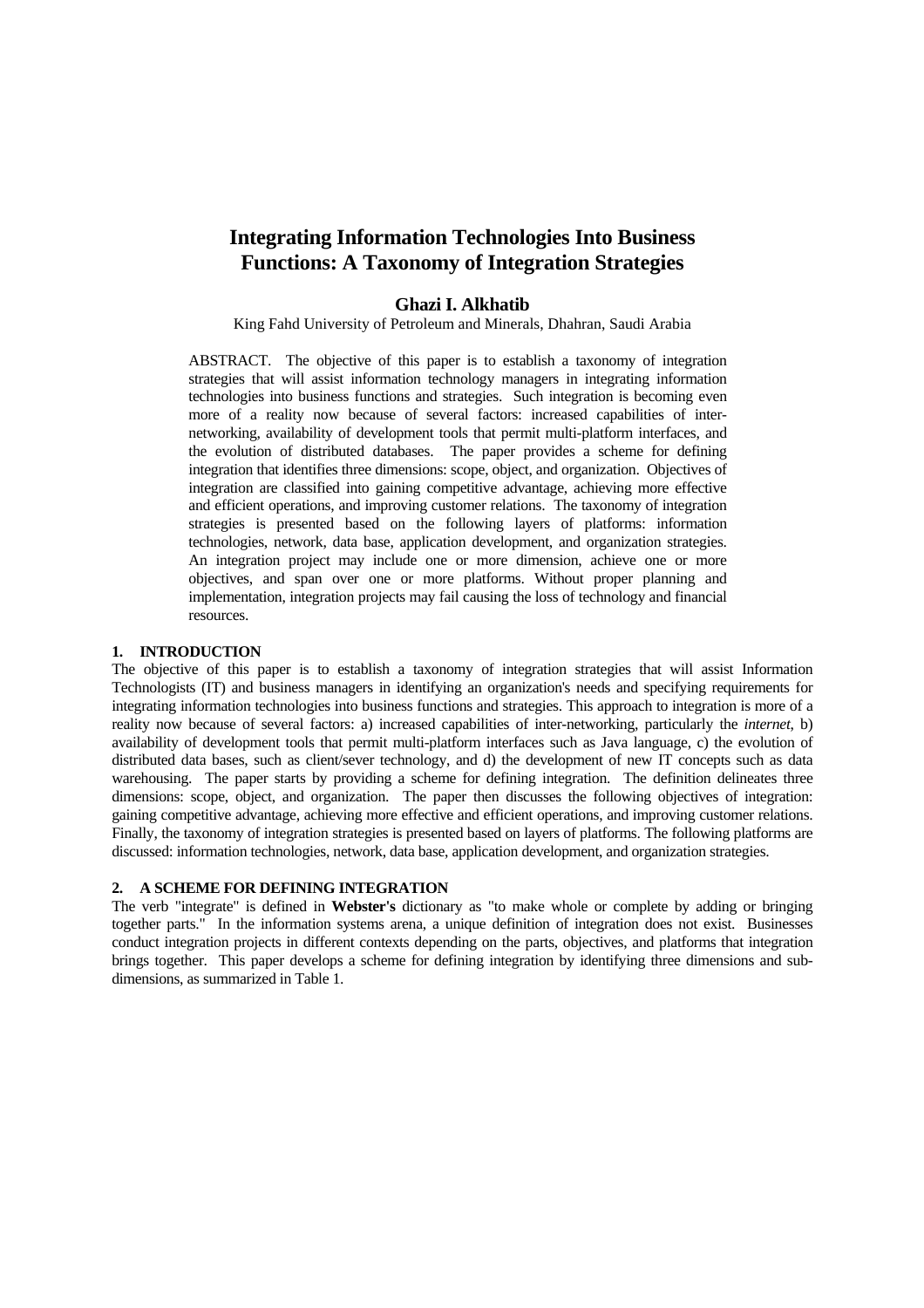# **Table 1: Dimensions and Sub-dimensions of Integration**

| Dimensions   | Sub-dimensions       |
|--------------|----------------------|
| Scope        | Horizontal, Vertical |
| Object       | Physical, Logical    |
| Organization | Internal, External   |

The following sections discuss these dimensions and give supporting material from the literature.

### **2.1 Scope**

Scope defines the boundaries of integration projects. The scope has two sub-dimensions: horizontal and vertical. The horizontal scope of an integration project may have a range that may cover the whole organization, activities of a single department, or processes of a single type of functional information system. The vertical scope of an integration project may span over more than one of the levels of the organizational structure, which is generally classified as top, middle, and lower.

# **2.2 Object**

Object defines the parts or components that integration brings together. Objects may be classified into two subdimensions: physical and logical. The physical sub-dimension may include objects, such as networks, data bases, and humans. On the other hand, the logical sub-dimension may have objects such as concepts, for example Decision Support Systems (DSS) and Expert Systems (ES), and functions such as customer relations, inventory control and manufacturing. Objects are linked together by some means of either automated communication media, such as Electronic Data Interchange (EDI) or conceptual communication links, such as modeling techniques, group dynamics, walkthroughs and interviews.

# **2.3 Organization**

The organizational dimension has two sub-dimensions: internal and external. Internal integration links objects within the organization, such as data and humans, while external integration links objects outside the organization, such as customers and vendors. Figure 1 shows the relationship between the dimensions of integration and levels of management.



Figure 1: Dimensions of Integration and Levels of Management

The scope triangle is narrow at the top and wide at the bottom, indicating the downward increase in scope. The object dimension, on the other hand, is logical at the top and becomes more physical towards the bottom. Finally, the organizational dimension is wide at the top and narrow at the bottom. This shape implies that higher level integration encompasses strategic management and external objects, while lower level integration involves internal objects.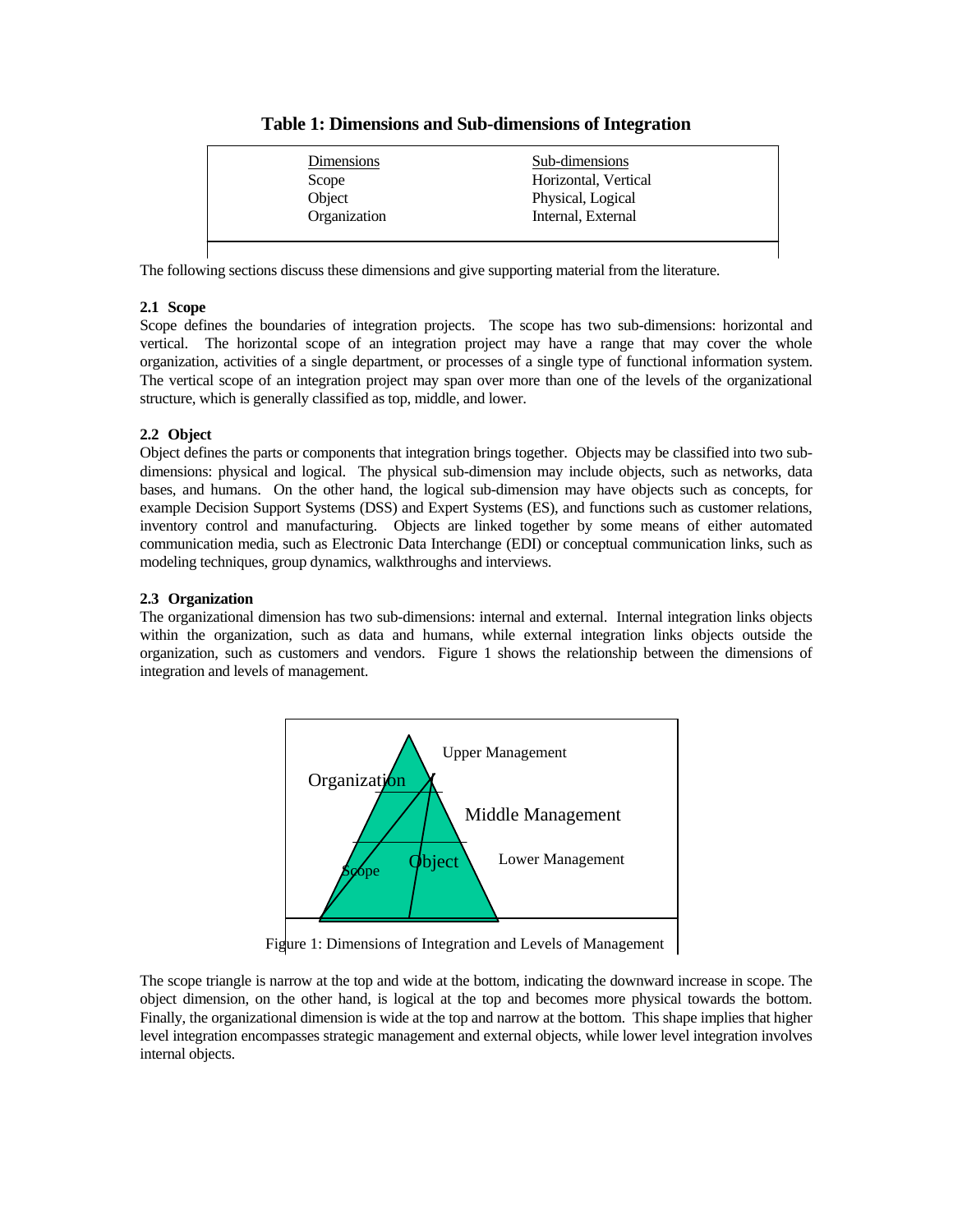Integration dimensions, similar to the one used in this study, are mentioned in the literature. [01] The author states that network integration can occur in three dimensions: a) functional purpose, b) organizational setting, and c) physical composition.

The types of integration were revealed in the results of a survey of 129 members of the **Computerworld** editorial board of information managers and published in the 19 February 1990 issue:

- 1. 72% were involved in business networking projects, such as EDI, Local Area Networks (LAN) or Wide Area Networks (WAN).
- 2. 70% were engaged in multi-vendor connectivity (hardware and software integration).
- 3. 54% were involved in organizational integration.

Therefore, the majority of businesses are engaged in integration projects that are external (EDI), internal/vertical (LAN and WAN), and internal/horizontal (multi-vendor connectivity and organizational). The third group is the logical integration of the two sides of organization: business and Information Systems (IS). The scope is determined by the actual detailed implementation of each integration project.

### **3. OBJECTIVES OF INTEGRATION**

Several objectives for conducting integration projects are identified, as listed in Table 2. Figure 2 incorporates the objectives of integration into Figure 1.



Figure 2: Dimensions of Integration, Objectives of Integration, and Levels of Management

At the bottom of the organization, the objective is to achieve more effective and efficient operations by improving Transaction Processing Systems (TPS). Achieving competitive advantage requires more of the organizational dimension, especially at the top. Finally, improving customer satisfaction requires linking physical as well as logical objects. The following section discusses these objectives and cites examples from the literature that represent real world integration cases.

#### **3.1 Gaining Competitive Advantage**

This objective is accomplished through strategic use of technology through integration. It may involve the integration of multiple classes of transaction data, group communications, and multiple forms of data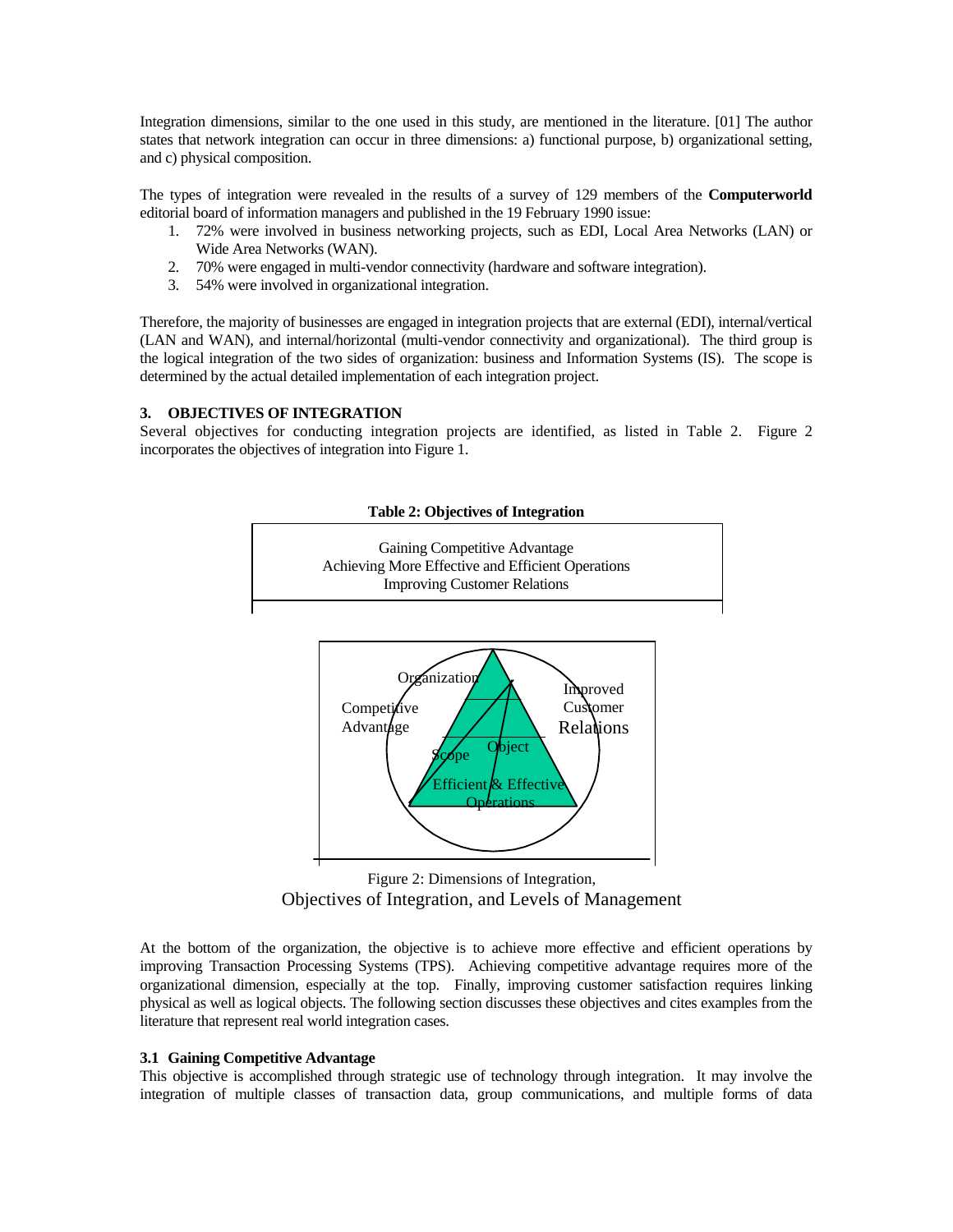representation. [02] Interviews with top consultants highlighted the effect of system integration on improving the competitive position and strategic advantage of an organization. [03]

Travelers Insurance Co. achieved competitive capacity by establishing an integrated IS infrastructure to meet long-term business needs while providing the possibilities of exploiting specific medium- and short-term market opportunities. Those opportunities were exploited with the same flexibility, economies of scale, and ability to innovate as in computer-integrated factories. [04] General Motors Corporation used Manufacturing Automation Protocol (MAP) to gain a competitive edge. MAP controls information exchange among a number of vendors' products and operating systems by linking data processing, networking, office automation, engineering and manufacturing. [05]

To stay competitive, Chase Manhattan Bank developed a global network infrastructure to connect over 100 multi-vendor nodes worldwide into an electronic mail system using vertical/internal and horizontal/external integration dimensions for management and customers, respectively. [06] After three months, more than 7,000 users on the system and 20,000 managers and others were added to the system. By using Softswitch's X.400 gateway interconnecting with MCI's MCI/Mail, real-time financial account information was made available. The project used a token-ring network based on IBM's OS/2 LAN server.

#### **3.2 Achieving More Effective and Efficient Operations**

This objective is particularly important in manufacturing. [03] The literature reported several integration projects using Computer Aided Design/Computer Aided Manufacturing (CAD/CAM), Just-in-Time (JIT), and Computer Integrated Manufacturing (CIM).

Integration of the manufacturing process by using the JIT concept involves: a) timely arrival of material at a production line, b) production in small lots, c) on-time delivery, and d) quality improvements. Available offthe-shelf software packages may not be totally JIT-compatible. However, some packages, such as those available from Creative Output Inc., Xerox Computer Services, and Hewlett-Packard Co. provide JIT-like software. [07] Consultants discussed the positive effects of decentralized integration of logistics and JIT concepts on the effectiveness and efficiency of organizations. [08] Furthermore, consultants stressed the importance of integration between information systems and manufacturing. Such integration reduced conflict and improved communication between the DP professionals and the manufacturing people. [09]

Ingersoll Milling Machine Co. used CIM to turn out machining lines and milling products with flexibility, minimizing waste. The system used and linked a common data base on IDMS, 217

CAD/CAM terminals and an expert system for parts purchasing. [10] Another example of integrating design and manufacturing was completed at General Dynamics. PC-base software reduced prototyping problems, saved several million dollars and decreased assembly time by 30% to 40%. This CAD/CAM integration was based on concurrent engineering, cross-design teams, product data base, standard bills of material with single data base dictionaries, and the use of 3-D solid terminals. [11]

A second area is hospital administration, where integration among three different information systems is needed: patient, clinical, and financial data. In late 1970, MacNeal Hospital and the University of Iowa Hospitals and Clinics purchased IBM's Patient Care System/Application Development Systems (PCS/ADS) to integrate clinical and financial data. Both were able to reduce clerical staff as a result of using this system. [12] A Wisconsin hospital saved \$1.2 million and cut order processing time from 20 minutes to 5 minutes by installing an administrative/clinical IS. [13]

A third area of increasing effectiveness and efficiency of operations is mass merchandising. In this area, integration may involve the following areas: category management, electronic marketing, electronic benefit transfer, communication switch ownership, scan data quality, and short shelf-life products. Vons Company was a leading experimenter of this technology. Vons used innovative products, such as video-carts, customer checkout cards, on-line tracking of inventory on an IBM 3090, a single dedicated cable (with EDI capacity) for order entry, and POS terminals. [14]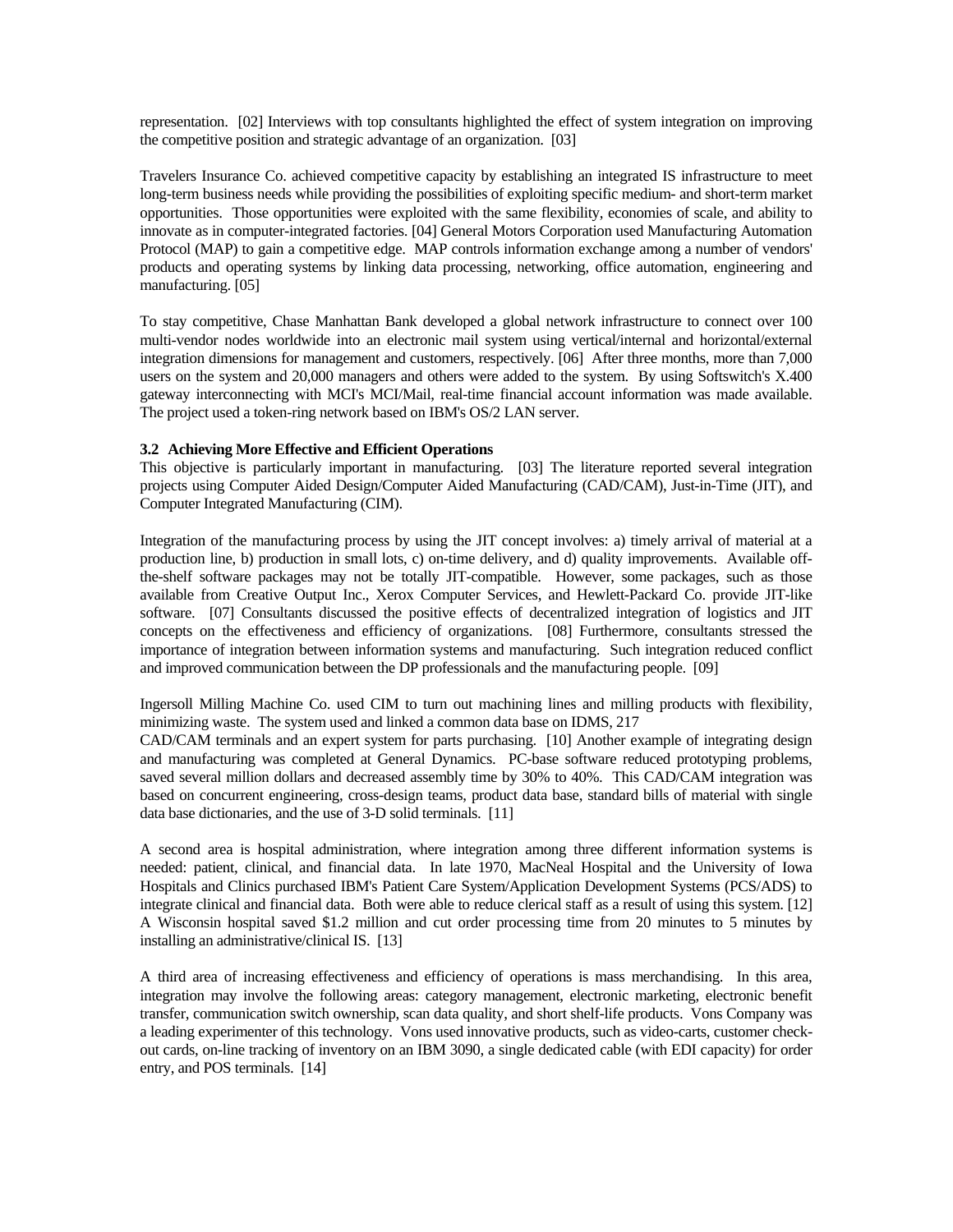#### **3.3 Improving Customer Relations**

Companies establish electronic links with customers to facilitate information flow in both directions. This link would increase the customer base and loyalty, reduce chances of delivery delays, eliminate the possibility of running out of stock, make ordering systems more convenient, minimize inventory costs, and enhance the competitive edge. Tramsco Energy Co. used an EDI network to allow customers to quickly check rates, arrange routes, and transmit/receive messages. Using standard dial-up lines connected to an IBM 3090, the system cut contact turnaround from 6 weeks to less than 5 days. By 1990, half of the contracts were made through the system. [15]

Two health care companies used customer integration systems. [16] Mckesson Corp. had an automated delivery system for health-care supplies, which made next-day delivery possible by electronic order processing. Bergen Brunswig integrated its various customer order systems to permit cheaper and faster handling of larger quantities of customer orders and to allow itself to accomplish long-term strategic value in sales forecasting and promotion management. Other features of the Brunswig integration included: a) Just-In-Time delivery, b) automated partial case picking that saved money and cut handling time, c) usage of EDI to handle 88% of the supply-purchasing money, and d) inventory management with consequent savings.

Dow Chemical Co. developed a system that mixed data center consolidation and global systems integration with the goal of restructuring customer service. [17] The system aimed at allowing salespersons to access relevant business information in any Dow database around the globe. The new systems simplify order entry, order management, and inventory control applications running on an IBM mainframe and accessible from desktop computers. These activities permitted greater control over its global operations and produced immediate cost savings. After introducing objectives of integration, the next section presents the taxonomy of integration strategies.

### **4. A TAXONOMY OF INTEGRATION STRATEGIES**

Figure 3 shows the taxonomy of integration strategies in half circle layers. Each layer represents a platform for that strategy. In addition, the figure illustrates possible scenarios of integration projects.



The platforms are presented in layers, moving from the most logical at the top to the most physical at the bottom of the chart. The figure also shows shapes of possible scenarios of integration projects arranged from the best ("a") to the worst ("e"). Shape "a" shows the best acceptable scenario for an integration project: to span through all layers in a top-down method. Shape "e" shows the worst scenario: a haphazard implementation of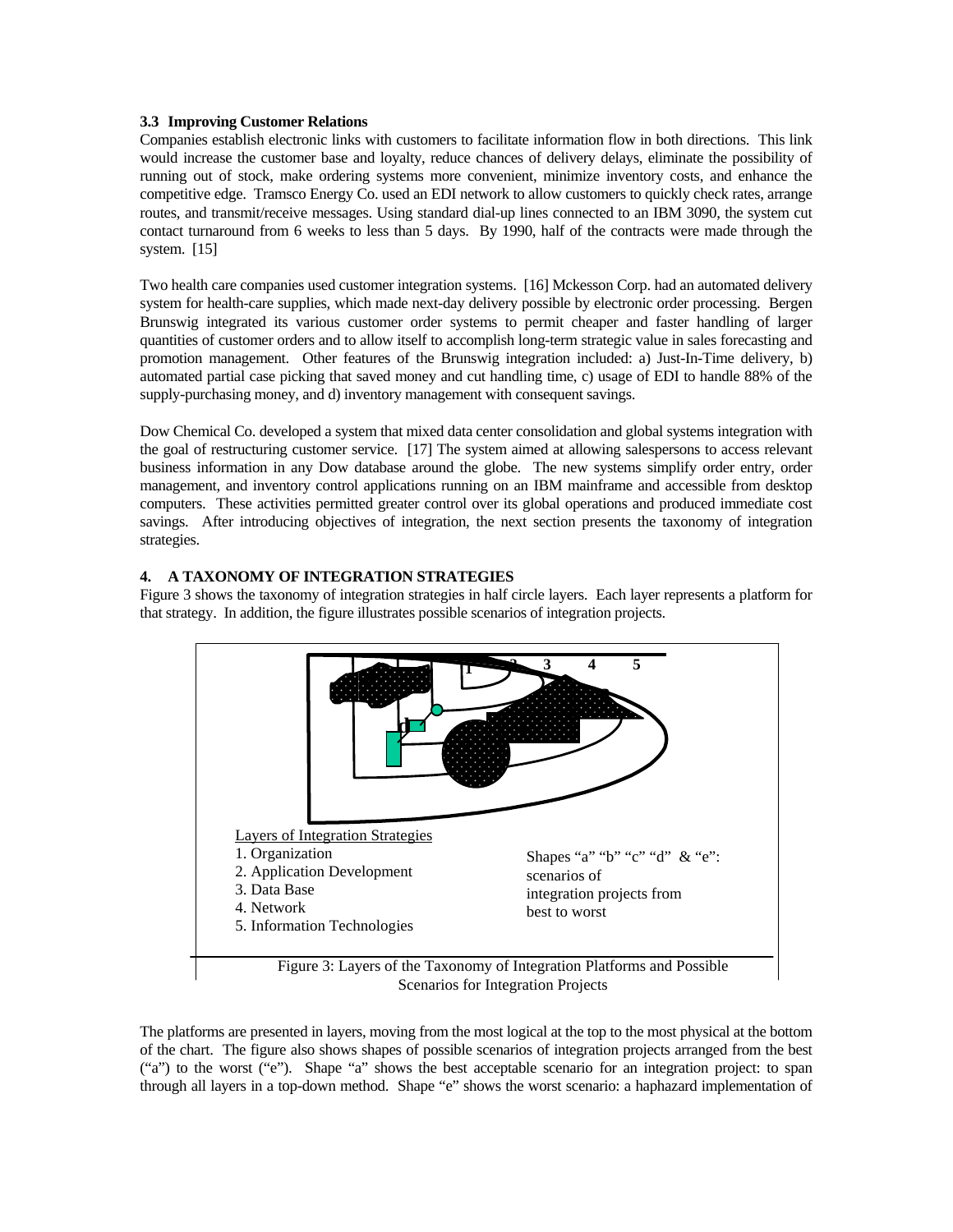an integration project. In between these two extreme scenarios, shape "b" barely reaches organization strategies and implements the integration project squarely, perhaps combining unnecessary components. Shape "c" illustrated a well-rounded integration project that encompasses one or a couple of platforms but lacks the comprehensive view of organization strategies. Shape "d" integration projects are conducted in a piece meal approach and management tries to link the pieces together. The following sections discuss these platforms and present real-world examples.

### **4.1 Organization Strategies Platform**

Each integration project should start by having a clear view on how IT and business strategies mix together. Two areas of integration are suggested.

# **4.1.1 Integrating business strategies and information systems**

This integration is accomplished at the macro organizational level. Blending business strategies and IT is becoming very critical to the success of organizations. MIS professionals are requested to demonstrate how IT will increase competitive advantage. [18] To accomplish this type of integration, each organization must insure that its strategic plan must state how IT will assist in achieving the strategic objectives of the organization. One author suggested that the use of techniques of business strategy formulation in the IS field will be more effective than extending IS techniques of strategy formulation into business analysis. [19] Further research is needed to device a method/model of integration between the two.

# **4.1.2 Integrating activities of end-user and IS professional**

On the opposite side of the above integration is the micro-organization level. Organizations may decentralize analysis and design activities into end-user departments while keeping programming centralized, as CBS [20] and Riggs Bank did. Mellon Bank moved programmers with experience in 4GLs to end-user departments.

# **4.2 Application Development Platform**

In this platform, two areas of integration are identified.

# **4.2.1 Computer-Aided Software Engineering (CASE)**

CASE tools automate software development and maintenance. Two integration schemes are possible: integration of CASE tools into existing organizational and DP department environments and integration among different components of CASE tools. [21]

In the first scheme, organizational integration requires CASE to be used for modeling business functions at all three levels of management: upper, middle and lower. Upper CASE, Middle CASE and Lower CASE integration permits modeling of organization and department objectives and activities, developing requirement specifications and implementing (programming) IS.

In the second scheme, CASE tools must support portability among different hardware and software platforms. Hardware platforms include computers from different vendors and of different sizes. One critical aspect of this integration is a PC-mainframe link that allows distribution of CASE development on the PC and later transforms the results to a mainframe computer. Software platforms include operating systems and DBMS running under a teleprocessing (TP) monitor that controls interactive communications with terminals. CASE tools may be compatible with different versions and types of operating systems running on the same or different types of computers. For example, CICS is the IBM TP monitor. ADABAS and IDMS provide their own TP monitor. CASE tools may run under one or more DBMSs and TPs.

Another aspect of the second scheme involves integration of different components of CASE tools: front-end (analysis and design) and back-end (programming). Phase CASE tools from different vendors are not currently integrated. Some vendors provide life-cycle CASE tools that integrate all activities of the software development life cycle.

### **4.2.2 Internet application development**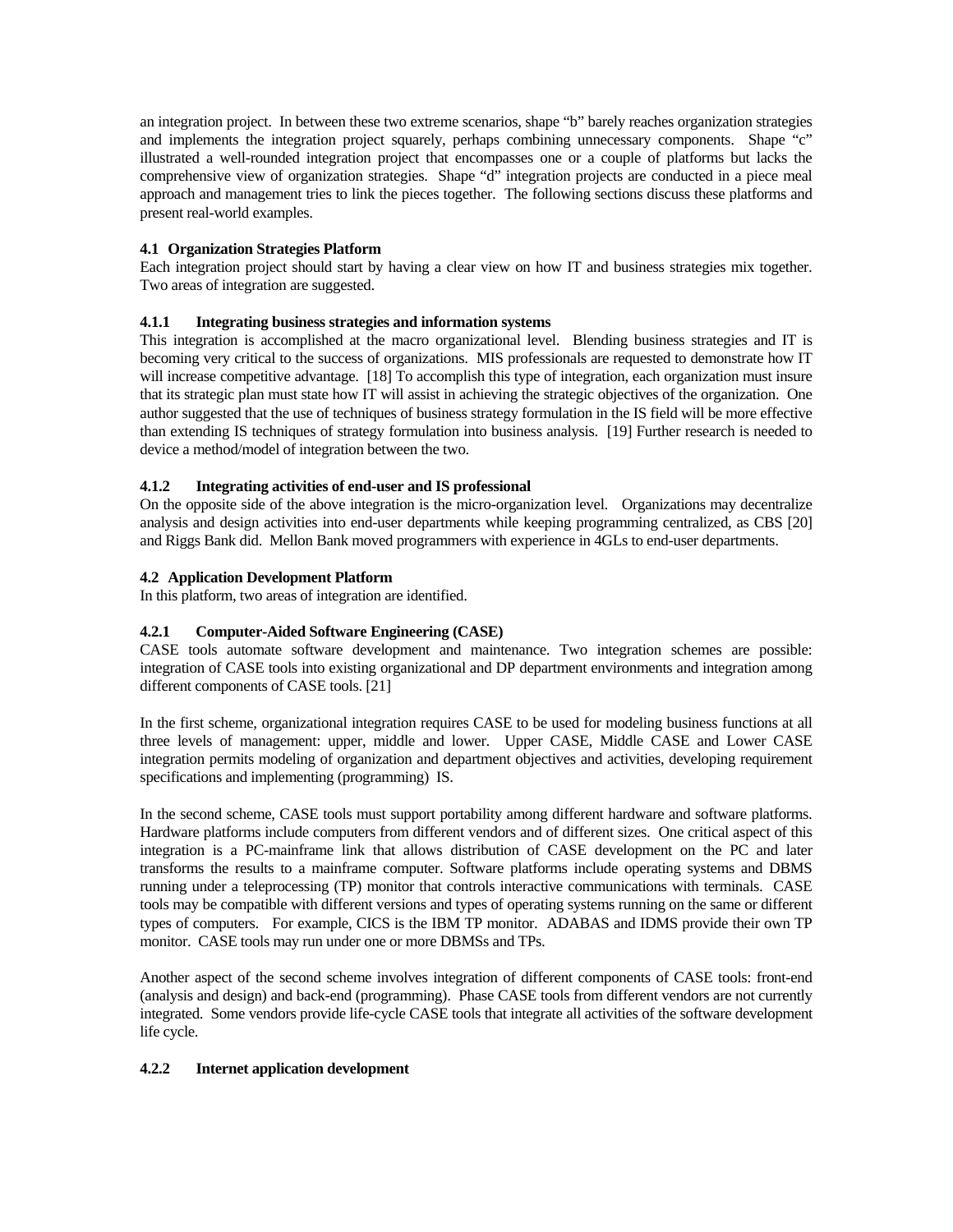The most recent challenge is the development of applications on the *internet.* Marketing applications are the major target for such applications. [22,23] Java language allows the development of application software that will run using multi-platform graphic user interfaces, i.e. Windows 95, Windows NT, and X Windows. [24] Sun Microelectronics is supporting the Java language by introducing distributed capabilities for the language [25] and Java processors. [26]

#### **4.3 Data Base Platform**

Requirements of data base integration may take one or more of the following types.

#### **4.3.1 Integration within a single data base**

Data integrity within a single data base is determined by good design and implementation of the database. Data linkages may not be complete and data redundancy may still prevail. Consequently, data retrieval may not satisfy management needs.

Data Base Management System (DBMS) is possibly the earliest method of integrating data. By moving from COBOL, Pascal, and other procedural languages to C and Relational DBMS, Batterymarch Financial Management in Boston was able to integrate three areas of information systems: strategy development, portfolio management, and accounting. [27] Every analyst of the firm had two desktop computers for decision support and "what if" stock analysis. The company needed only 50 employees while other similar firms need 200 to 300 people. The system flags unusual stock price fluctuations so that the analyst can investigate and explore a possible business opportunity.

#### **4.3.2 Integration of two external and different data bases, or data bases and other specialized applications**

In the airline industry, TWA Getaway, Inc. saw business jump 40% in a year after installing a DEC-VAX tour automation system, which links the data from an airline Computer Reservation System (CRS) to a complex database of hotels and entertainment options. The toy maker, Mattel, tied PSDI's Project/2 project management system to a toy database under DB/2. [28] Management was able to look at schedule adherence and then develop yearly planning and revenue projections. With 3,400 employee and revenues at \$250 million, Jones Truck Lines, Inc. implemented a \$9 million integrated database and freight hauling application in 1988. [29] The system uses Software AG ADABAS DBMS and Natural2 4GL on an IBM 3090 under MVS/XA. The results were faster response time, management access to necessary internal information, labor savings, EDI service for customers, and improved revenues.

#### **4.3.3 Integration of file processing applications and DBMS**

This interface is possible through a program interface that passes data between file processing applications and a DBMS. Mead Johnson, for example, uses this approach to transfer data between systems using COBOL and IMS DBMS. [30]

#### **4.3.4 Integration of data requirements for management support systems**

Such management support systems include Decision Support Systems (DSS), Expert Systems (ES), Executive Support Systems (EIS), and Natural Language Processing (NLP). The integration of management support systems is required to achieve a higher level of data use and access. Research on such integration is still lacking and must be encouraged. [31] Since DBMS existed before the development of such systems, their integration into current data bases is critical.

DBMS, such as ADABAS and IDMS, has built-in decision support languages for use by management and other end-users to facilitate the access and analysis of data to improve their decision processes. Advances in NLP have the potential for being used as a link between DBMS and EIS. [32] Data representations in ES and DBMS are different. ES processes data in symbolic form, while DBMS processes data in alphanumeric form. This poses integration difficulties. However, data in DBMS may be used as input to a process that transforms such data into a symbolic data representation which is suitable for ES. Current applications involve use of data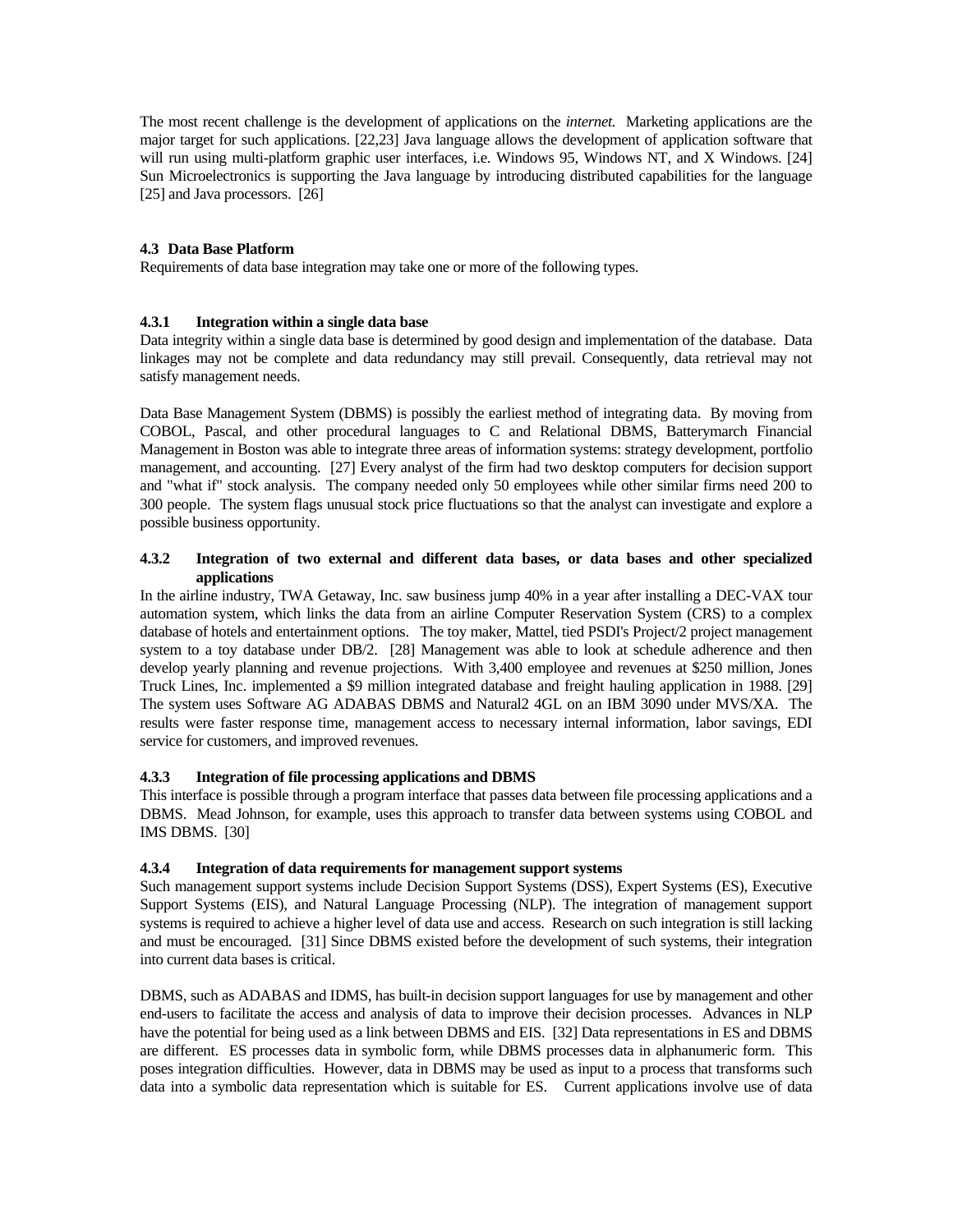stored in a DBMS, such as PC-based dBase, as input for rule induction mechanism. In August 1990, IBM introduced a new ES shell called TIRS (The Integrated Reasoning Shell) that runs on OS/2, AIX, MVS, and VM. Eventually, all System Application Architecture environments will be included. The ES shell is linked to IBM's IMS DBMS, CICS, and DB2. Current research on linking DBMS and ES focuses on the use of objectoriented data representation, natural language interface for query processing, and cooperative processing. [33]

An evaluation of two EIS, in the 16 July 1990 issue of **Computerworld** highlighted the importance of integration in EIS use. The issue listed the following integration and interface issues: integrating data from different sources, efficient data extraction from existing databases, efficient access to external databases, wellintegrated decision support systems, and effective interface to software such as Profs and Lotus 1-2-3. An author developed a comprehensive model that integrated DSS, ES, and NLP. The model enhances data access by managers for decision-making purposes. [34]

#### **4.3.5 Data and business function integration**

The newest technology that integrates data bases with distributed organizational functions is client/server technology. [35, 36, 37] Under this technology, data is stored at different locations within the organization on LANs and/or WANs environment. Structured Query Language (SQL) command-based applications move only requested data, not whole files, between two locations: a data requesting *client* and a data providing *server.* To achieve this type of integration, many organizations were engaged in downsizing operations from mainframes to LAN. Issues concerning downsizing data using LANs are [38]:

- a) Should data be distributed?
- b) What data is appropriate for distribution?
- c) Who needs access to data? How often must it be updated and redistributed?
- d) Safeguard for data base security and integrity.
- e) Consistent security protocols.
- f) Retraining of IS staff to handle data integration issues.

On the other hand, data warehousing allows the integration of distributed historical data in a central location to be retrieved for decision-making purposes. [39,40,41] Both of these two technologies are new and need more time to mature and more companies to implement them.

#### **4.4 Network Platform**

Multi-vendor integration and connectivity in a network, covering both intra- and inter- networks, is a major concern for businesses. These networks normally operate within single organizational boundaries. However, a new trend is emerging that encourages inter-organizational networking among organizations that share some common characteristics, such as educational institutions. In any organization, inter-connectivity may be required among one or more of the following types in an inter- and / or intra- network configuration:

- a. Mainframe to mainframe
- b. Mainframe to minicomputer
- c. PC to PC (or LAN)
- d. PC to mainframe/minicomputer/LAN
- e. LAN to mainframe/minicomputer
- f. LAN to LAN
- g. Wide Area Networks (WAN) linking multi-platform hardware and networks.

Several examples of network integration are cited in the literature. Telecom Canada devised a plan to standardize and integrate EDP and administrative functions that include integrated requirements of office automation, databases, communications, and decision support tools. The plan recommended a three-layer hardware strategy: a) corporate systems with IBM mainframe computers serving each of the 10 major Canadian telecommunication companies, b) departmental systems with Digital Equipment Corporation mini-computers, and c) individual systems with IBM PCs and DEC's VT200 and VT300 terminals. [42]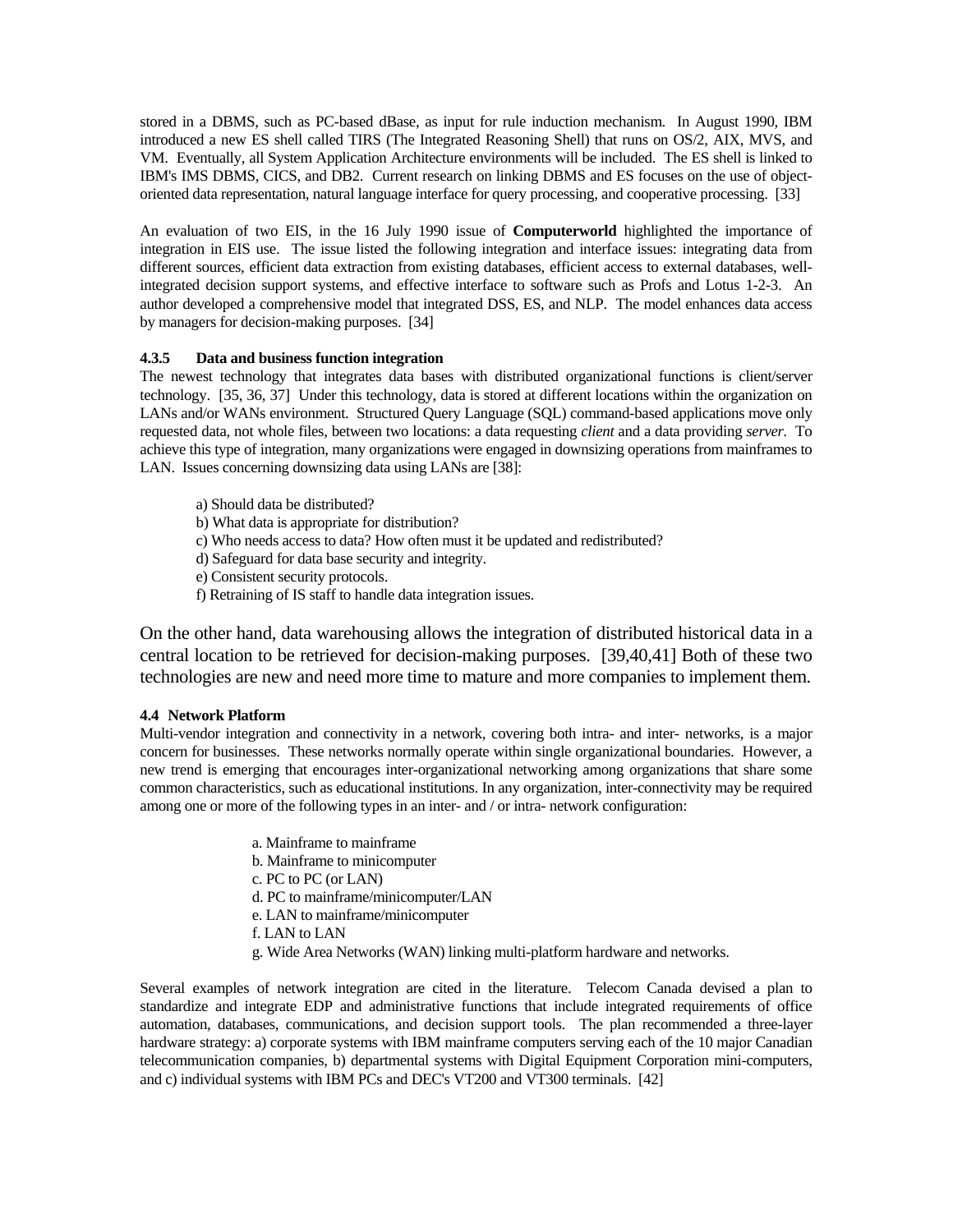PC-mainframe connectivity is accomplished through communication software, such as Kermit and Procomm. However, IBM's OS/2 Extended Edition and SQL will have a build-in micro-to-mainframe connectivity feature for both IBM PCs and Macs System 7.0. [43] Mac connectivity to mainframes has three features that can help MIS balance the demand for fast, easy connectivity with limits imposed by budgetary constraints: a) consistent user interface, b) standardized file transfer, and c) powerful script language. [44]

Linking LANs to corporate systems is giving IS departments more control over LAN management. However, this linking may create two difficult issues: a) different IS and user LAN implementation and b) IS support for LANs through decentralized groups may produce IS department-corporate staff disputes. Regardless of how LAN is supported, the central issue is the required connectivity between LAN and corporate IS. [45]

Current technology allows LAN to LAN link by using the "virtual LAN" concept. This link is accomplished by using switched-based networking paradigm rather than router-based. [46] Such technology can also be used to link LAN to WAN, creating an enterprise-wide network based on virtual infrastructure rather than purely a physical one.

### **4.5 Information Technologies Platform**

Three technologies are identified: data, voice, and video. Voice and data processing integration is one area. Many businesses moved into a computerized voice response system which allows callers to make financial transactions, place orders, register for classes, retrieve information, and track use of services in marketing research, and product planning. [47]

Integrating information from mainframe applications with imaging systems was a mini-theme at the Imaging '90 show. For example, Bull HN Information Systems, Inc. offered Imageworks --a

client/server-based suite of document management tools that runs on Unix systems and could be developed for IBM. Imageworks incorporates several industry standard technologies, including DOS, MS Windows, Oracle, and Transmission Control Protocol/ Internet Protocol (TCP/IP). Imagework, thus, will be appropriate for the large mainframe world of government agencies, corporations, banks and insurance companies. [48]

As one of the newest communication technologies, Integrated Services Digital Networks (ISDN) allows the transmission of voice, data, and video on the same line. [49] Another supporting technology that made ISDN more feasible is Asynchronous Transmission Mode (ATM). Boeing Information services' Richland Operations plans to use ATM to consolidate communication services for the Department of Energy Richland Labs' Hanford Nuclear Reservation. [50] The goal of the system is to evolve the voice, data, and video systems into a single 'PC-centric' communications system that uses a multimedia PC as the primary method of accessing all three services.

Finally, Figure 4 combines platforms of integration taxonomy, dimensions of integration, and objectives of integration.

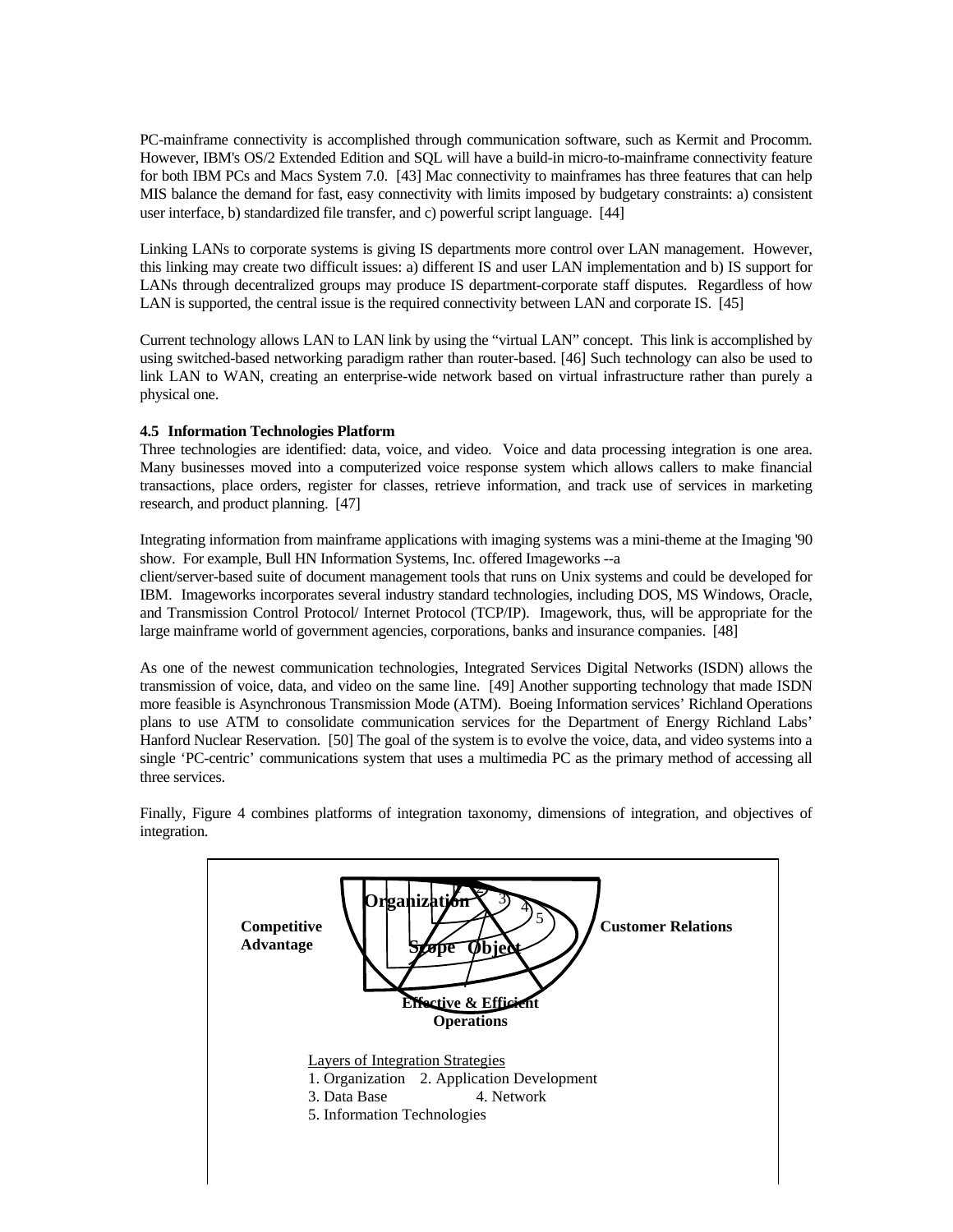### Figure 4: Relationship Among Dimensions / Objectives of Integration and Taxonomy Platforms

An organization strategy platform prevails at the top. As the layers of integration platforms move downwards, organization strategy integration decreases, objects move from logical to physical, and the scope widens. At the lowest edge, the objectives are accomplished as described earlier in the discussions associated with Figure 2.

#### **5. SUMMARY**

This paper developed a scheme for defining integration based on three dimensions: scope, object, and organization. A combination of one or more of the three dimensions will constitute the domain of the integration project. An integration project may have one or more of the following objectives: gaining competitive advantage, cost-cutting and time-saving, and improving customer relations. The research taxonomy is based on several layers of integration platforms: information technologies, network, data base, application development, and organization strategies. This paper did not develop a precise definition of integration. Discussions and examples on integration dimensions, integration objectives, and integration platforms demonstrated the difficulties involved in accomplishing such a task. Any integration project may involve include one or more dimensions, achieve one or more objectives, and span over one or more platforms. Currently, most integration projects involved networking and organizational integration.

The framework presented by this paper should assist IS managers in devising a comprehensive strategy and an implementation plan to raise the level of integration in their respective organizations. Any integration project that attempts using information technologies at the operational level of the organization without the proper link to the organization's strategic objectives may result in wasted technology and financial resources. Therefore, an integration project must encompass all layers with varying degrees in order to insure its success. This is becoming more critical with the recent increased emphasis on intra- and inter- network integration.

#### **REFERENCES**

[01] Frank, Howard, "Integration: How Far Should You Take It?" Telecommunication Products & Technology," 44-46, November, 1987.

[02] Benjamin, Robert I., and Morton, Michael S. Scott, "Information Technology, Integration, & Organizational Change," Interfaces, 86-98, May/June 1989.

[03] Radding, Alan, "Searching for the Best Odds," Computerworld, 70, 12 March 1990.

[04] Brophy, Joseph T., Monger, Rod F., "Competitive Capacity From an Integrated IS Infrastructure," Information Strategy-Executive's Journal, 26-33, Winter 1989.

[05] Sullivan, Cornelius H., Jr., "An Evolutionary New Logic Redefines Strategic Systems Planning," Information Strategy -Executive's Journal, 13-19, Winter 1987.

[06] Dooley, Ann, "When A Bank is More Than A Bank," Computerworld, 79, 19 February 1990.

[07] Donohue, James F., "Integration Strategies- Up to System Integrators to Implement Just-In-Time," Mini-Micro Systems, 46-47, February 1987.

[08] Back, Herbert, "Decentralized Integration- Advantages or Disadvantages of Logistics & JIT," Computers in Industry, 529-541, December 1985.

[09] Nowak, Manfred, "Reducing Abrasion," Computerworld, 80, 2 April 1990.

[10] Gillin, Paul, "Steely Determination: Ingersoll Forges Flexible Strategy," Computerworld, 81-83, 19 February 1990.

[11] Weixel, Suzanne, "Eliminating the Fudge Factor," Computerworld, 79-86, 2 April 1990.

[12] Carter, Kim, "Hospitals Use Same System, Different Integration Plan," Modern Healthcare, 62-71, 11 September 1987.

[13] Booker, Ellis, "A Systems Remedy for Hospital Costs," Computerworld, Focus on Integration, 34-38, 6 November 1989.

[14] Pike, Helen, "Check Out This Supermarket," Computerworld, Focus on Integration, 30-32, 6 November 1990.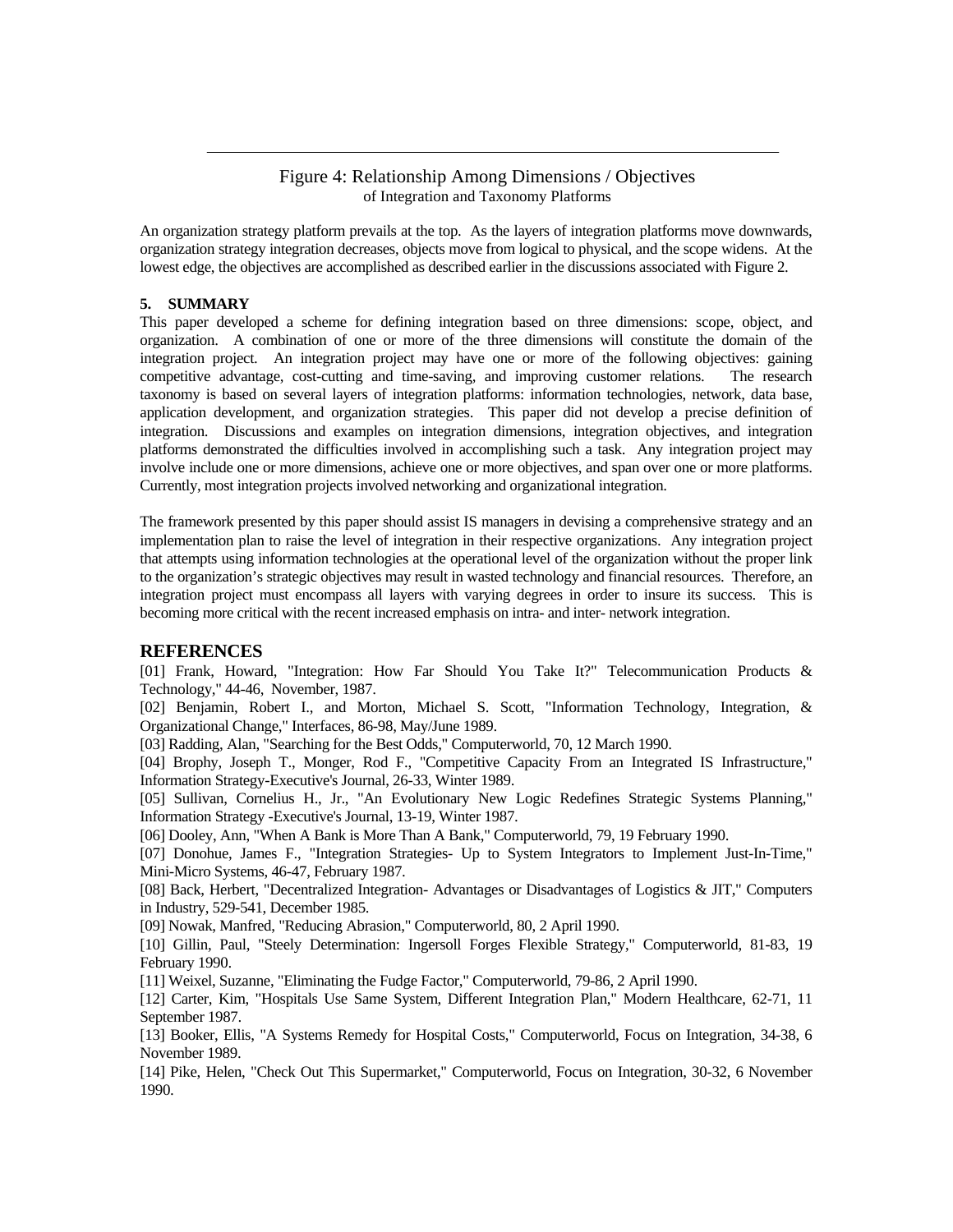[15] Freedman, David, "Transco's Information Pipeline Helps Customers Go With the Flow," Computerworld, 71-74, 12 April 1990.

[16] Fiderio, Janet, "Customer Closeness at Bergen, Brunswig, McKesson," Computerworld, 69-75, 19 February 1990.

[17] Brandel, William, "Dow Shakes Up Customer Service With Worldwide Integration Strategy," Computerworld (section 2), 62, 64, 11 September1989.

[18] Kanter, Jerry, and Miserendino, Joe, "Systems Architectures Link Business Goals, IS Strategies," Data Management, 17-22, November 1987.

[19] Ward, John M., "Integrating Information Systems into Business Strategies," Long-range Planning, 19-29, June 1987.

[20] Wilder, Clinton, "CBS Script: Point, Counterpoint," Computerworld, 1,8, 18 December 1989.

[21] Alkhatib, Ghazi, "A Strategy for Evaluating and Selecting CASE Tools," A working paper, King Fahd University of Petroleum and Minerals, Department of Accounting and MIS, Dhahran, 1991.

[22] Sterne, Jim, "World Wide Web Marketing: Integrating the Internet into your Marketing Strategy," John Wiley, New York, 1995.

[23] Angell, David, and Heslop, Brent D., "The Internet Business Companion: Growing your Business in the Electronic Age," Addison-Wesley, Reading, Mass., 1995.

[24] Stanek, William Robert, "HTML, CGI, SGML, VRML, Java Web Publishing: Unleashed," Sams.net Publishing, 1996.

[25] Cox, John, "Distributed Java is in the Works," Network Magazine, April 15, 13, 16, 1-56, 1996.

[26] Young, Lewis H., "Sun Microelectronics Launches a Line of Java Processors," Electronic Business Today, Vol. 22, No. 7, 23-24, 1996.

[27] Kolodziej, Stan, "Business Before Technology," Computer0world, Focus on Integration, 42, 6 November 1982.

[28] Cortese, Amy "Mattel Game Plan - Stay on Schedule," Computerworld, 31 12 March 1990.

[29] Zottola, Lory, "Keeping Up With Jones," Computerworld, 70, 6 August 1990.

[30] Alkhatib, Ghazi, "The Maintenance Problem of Application Software: An Empirical Analysis," Journal of Software Maintenance, Vol. 4, No. 2, 83-104, 1992.

[31] Wong, Bo K., and Monaco, John A., "Expert Systems Applications in Business: A Review and Analysis of the Literature (1977-1993)." Information & Management, Vol. 29, No. 3,141-152, 1995.

[32] Harris, Larry R., "Out of the Lab and Into Production," Computing Canada, 21, 32, 20 July 1989.

[33] Bochenski, Barbara, "DBMS-Expert System Integration: A Budding Relationship," Software Magazine, 82-89, May 1989.

[34] Alkhatib, Ghazi, "Intelligent Decision Support Systems: Integrating DSS, ES, and NLP," A working paper presented at the 1997 International Conference of Information Resources Management Association, 1997.

[35] Hart, Johnson M. and Rosenberg, Barry, "Client/Server Computing for Technical Professionals: Concepts and Solutions," Addison-Wesley, Reading, Mass., 1995.

[36] Zantinge, Dolf and Adriaans, Pieter, "Managing Client/Sever," Addison-Wesley, Reading, Mass., 1996.

[37] Vaughn, Larry T., "Client/Sever System Design and Implementation," McGraw-Hill, 1996.

[38] Pastore, Richard, "LAN Ho! Navigating Downsized Data," Computerworld, 67-68, 4 June 1990.

[39] Cobb, Ian, "Data Warehousing: The Latest Fad," Management Accounting, Vol. 74, No. 6, 44-46, 1996.

[40] Teresko, John, "Data Warehouses: Build then for Decision-Making Power," IndustryWeek, 43-46, 1996.

[41] Newing, Rod, "Data Warehousing," Management Accounting, Vol. 74, No. 3, 21-22, 1996.

[42] Anonymous, "Target: Integration - Telecom CN Rebuilds EDP," Computing Canada, 8-19, June 1989.

[43] Fisher, Sharon, "PCs, MACs Shed Differences in Mainframe Links," Computerworld, Focus on Integration, 51, 2 October 1989.

[44] Stewart, Bill, "MIS & the Trend to Integrate Macs With Mainframes," Computing Canada, September 28, 20-21, 1989.

[45] Sullivan-Trainer, M. L., "Reining in Departmental LANs With Company-wide Networks," Computerworld, 13, 15-17, 13 November 1989.

[46] Bertram, John, "Easing the Migration to the next Generation," Computing Canada, 38-39, 12 September 1996.

[47] Gillin, Paul, "Voice/ Data Combos: Service With A Dial," Computerworld, 63-74, 12 April 1990.

[48] Cusack, Sally, "Mainframe Imaging Ties Take Lead," Computerworld, 25, 36, 22 October 1990.